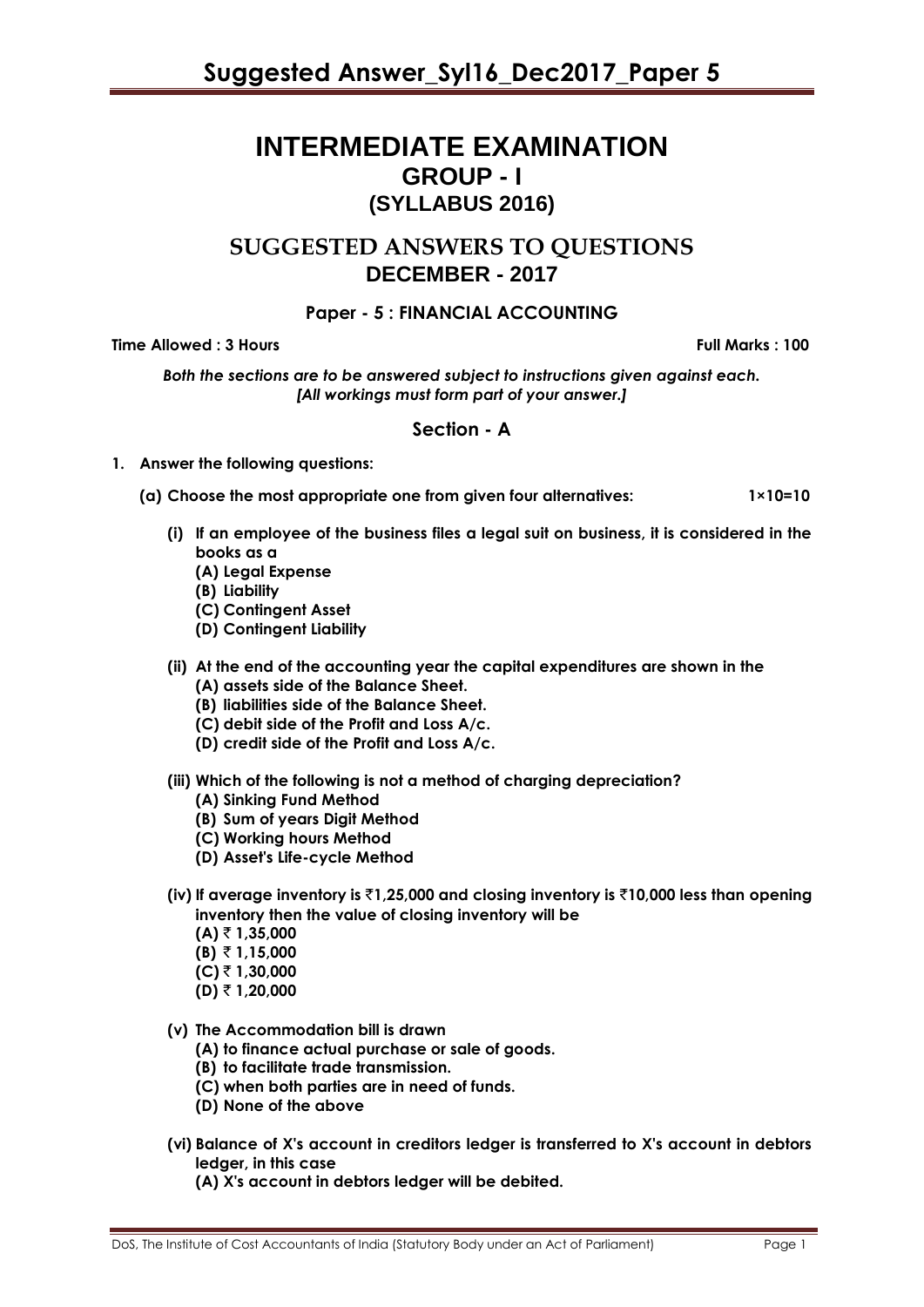- **(B) X's account in creditors ledger will be debited.**
- **(C) Suspense account will be debited.**
- **(D) None of the above**

#### **(vii)Ground rent or surface rent means**

- **(A) Minimum rent**
- **(B) Maximum royalty payable**
- **(C) Minimum royalty payable**
- **(D) Fixed rent payable in addition to minimum rent**

#### **(viii)Accounting standard in India are issued by**

- **(A) Government of India**
- **(B) Reserve Bank of India**
- **(C) The Institute of Chartered Accountants of India**
- **(D) The Institute of Accounting Standard of India**
- **(ix) As on 31st March, 2017 debtors; and additional bad debts are** ` **8,00,000 and**  ` **10,000 respectively. If the provision for bad debts is made at 5% on debtors then amount of such provision will be**
	- **(A)** ` **40,000**
	- **(B)**  $\bar{z}$  **50,000**
	- **(C)** ` **39,500**
	- **(D)** ` **40,500**

#### **(x) Income and Expenditure Account is a**

- **(A) Nominal Account**
- **(B) Real Account**
- **(C) Personal Account**
- **(D) Artificial Personal Account**
- **(b) Match the following in Column-I with the appropriate in Column-II: 1×5=5**

|       | Column-I                         |     | Column-II                          |
|-------|----------------------------------|-----|------------------------------------|
| (i)   | <b>Noting Charges</b>            | (A) | <b>Branch Accounts</b>             |
| (i)   | <b>Stock and debtors Method'</b> | (B) | <b>Piecemeal Distribution</b>      |
| (iii) | <b>Work certified</b>            | (C) | <b>Not-for Profit Organization</b> |
| (iv)  | Average clause                   | (D) | <b>Royalty Accounts</b>            |
| (v)   | <b>Maximum Loss Method</b>       | (E) | <b>Bill of Exchange</b>            |
|       |                                  | (F) | <b>Construction Contract</b>       |
|       |                                  | (G) | <b>Insurance Claims</b>            |

**(c) State whether the following statements given below are 'True' or 'False': 1×5=5**

- **(i) Memorandum joint venture account is prepared to find out amount due from coventure.**
- **(ii) Receipts and Payments Account is prepared by adopting cash principle of accounting.**
- **(iii) As per AS-9 revenue from interest should be recognized on the time proportion basis.**
- **(iv) Bad debts recovered is credited to debtor's personal account.**
- **(v) New-partner pays premium for goodwill, which will be shared by old partners in their new profit sharing ratio.**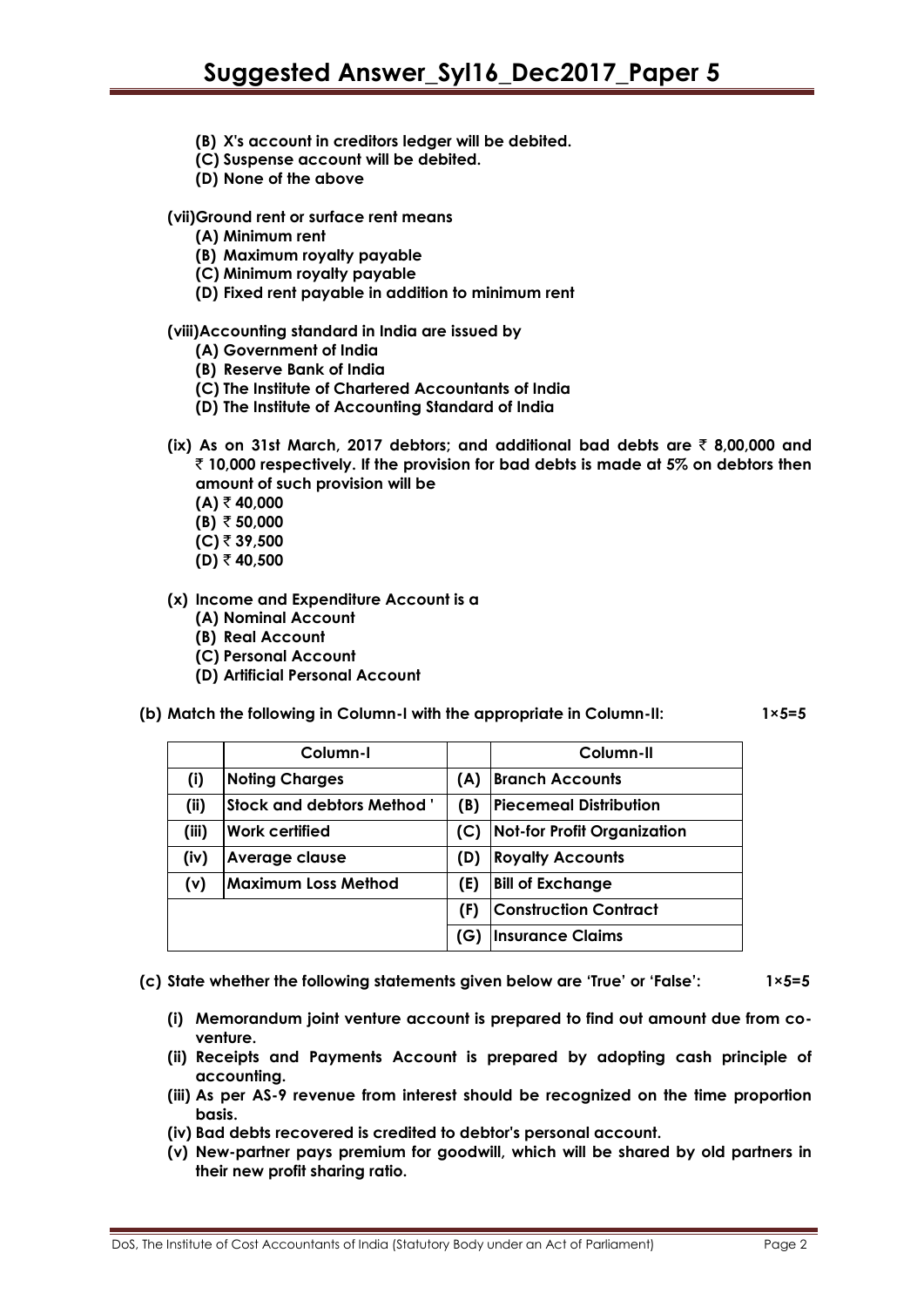**(d) Fill in the blanks: 1x5=5**

- **(i) The \_\_\_\_\_\_\_\_\_\_\_\_ discount is not recorded in the books of accounts.**
- **(ii) Profit or Loss on revaluation is shared among the partners in \_\_\_\_\_\_\_\_\_ Ratio.**
- **(iii) At the time of goods sent to consignee, the proforma invoice is prepared by\_**
- **(iv) Memorandum revaluation account is prepared when the \_\_\_\_\_\_\_\_\_ of assets and liabilities are not altered.**
- **(v) Realisation account is opened at the time of \_\_\_\_\_\_\_\_\_\_ of firm.**

#### **Answer:**

| $(a)$ (i) | (D) |
|-----------|-----|
|           |     |
|           |     |

- $(iii)$   $(A)$  $(iii)$   $(D)$  $(iv)$   $(D)$ (v) (C)
- (vi) (B) (vii) (D)  $(viii)$   $(C)$  $(ix)$   $(C)$
- $(X)$   $(A)$ **(b)** (i) (E) (ii) (A)
	- (iii) (F) (iv) (G) (v) (B)
- **(c)** (i) False
	- (ii) True
	- (iii) True
	- (iv) False
	- (v) False

# **(d)** (i) Trade

- (ii) Old profit sharing
- (iii) Consignor
- (iv) Book value
- (v) Dissolution of the firm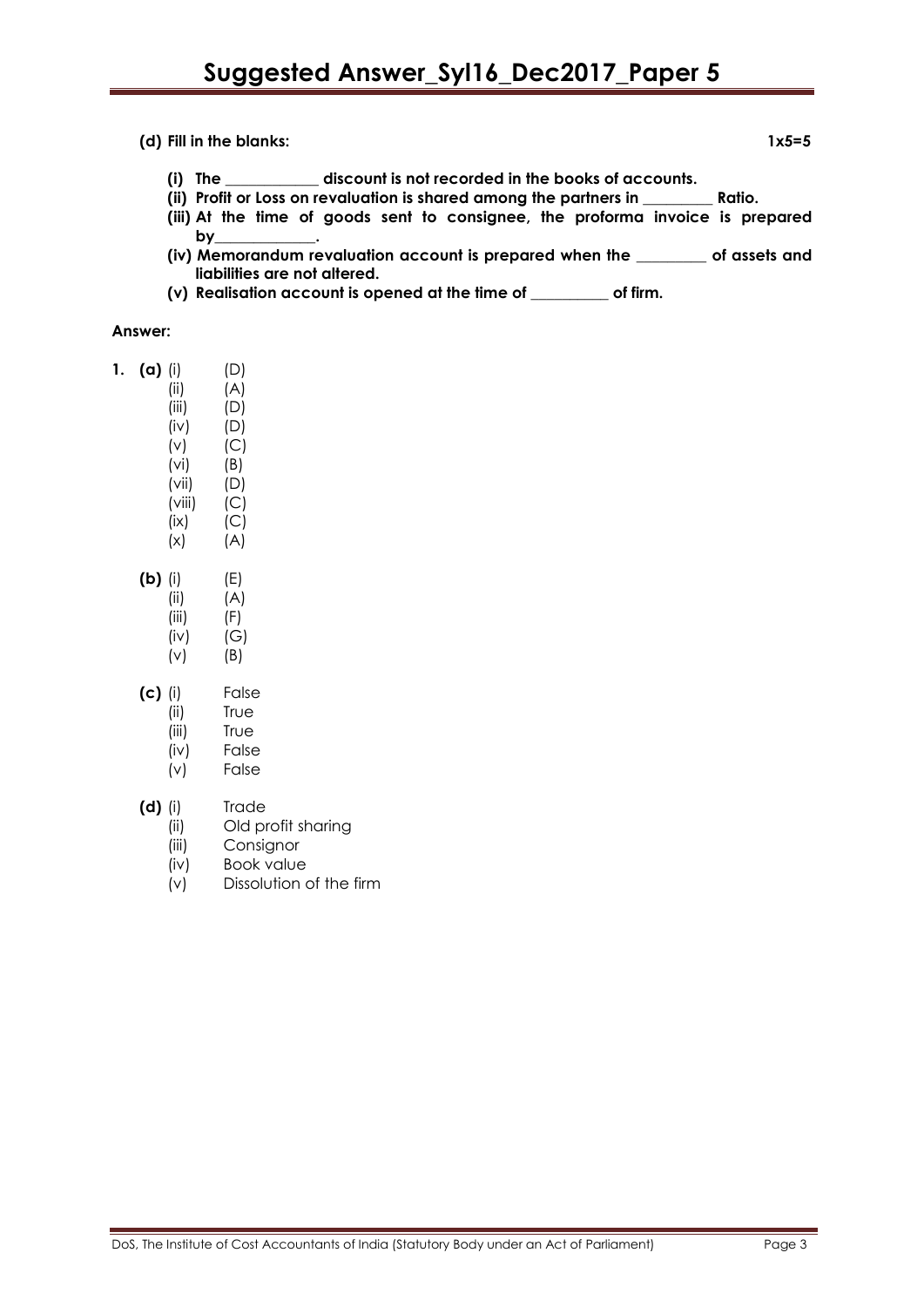#### **Section - B** *Answer any five from the following.*  *Each question carries 15 marks.* **15×5=75**

**2. The following is the Income and Expenditure Account of Gama Club for the year ended 31st March, 2017:**

**Income and Expenditure Account for the year ended 31st March, 2017**

|                                      | ₹      |                        | ₹      |
|--------------------------------------|--------|------------------------|--------|
| <b>To Salaries</b>                   | 19,500 | <b>By Subscription</b> | 68,000 |
| lTo Rent                             | 4,500  | <b>By Donation</b>     | 5,000  |
| <b>To Printing</b>                   | 750    |                        |        |
| lTo Insurance                        | 500    |                        |        |
| <b>To Audit Fees</b>                 | 750    |                        |        |
| To Games & Sports                    | 3,500  |                        |        |
| To Subscriptions written off         | 350    |                        |        |
| <b>To Miscellaneous Expenses</b>     | 14,500 |                        |        |
| To Loss on sale of Furniture         | 2,500  |                        |        |
| To Depreciation:                     |        |                        |        |
| <b>Sports Equipment</b>              | 6,000  |                        |        |
| <b>Furniture</b>                     | 3,100  |                        |        |
| To Excess of income over expenditure | 17,050 |                        |        |
|                                      | 73,000 |                        | 73,000 |

#### **Additional information:**

|                                           | 31-03-2016 | 31-03-2017 |
|-------------------------------------------|------------|------------|
|                                           | ₹          | ₹          |
| Subscription in arrears                   | 2,600      | 3,700      |
| <b>Advance Subscriptions</b>              | 1,000      | 1,500      |
| Outstanding expenses:                     |            |            |
| Rent                                      | 500        | 800        |
| <b>Salaries</b>                           | 1,200      | 350        |
| <b>Audit Fee</b>                          | 500        | 750        |
| <b>Sports Equipment less depreciation</b> | 25,000     | 24,000     |
| <b>Furniture less depreciation</b>        | 30,000     | 27,900     |
| <b>Prepaid Insurance</b>                  |            | 150        |

**Book value of furniture sold is** ` **7,000. Entrance fees capitalized** ` **4,000. On 1st April, 2016 there was no cash in hand but Bank Overdraft was for** ` **15,000. On 31st March, 2017 cash**  in hand amounted to  $\bar{\tau}$  850 and the rest was Bank balance.

**Prepare the Receipts and Payments Account of the Club for the year ended 31st March, 2017. 15**

#### **Answer:**

#### **Receipts and Payments Account for the year ended 31.3.2017**

| Dr.                        |        |                                |        | Cr.    |
|----------------------------|--------|--------------------------------|--------|--------|
| <b>Particulars</b>         |        | <b>Particulars</b>             |        |        |
| To Subscription A/c        | 67,050 | By Balance b/d                 |        | 15,000 |
| (W.N.1)                    |        | (Bank overdraft)               |        |        |
| To Donation A/c            | 5,000  | <b>By Salary</b>               | 19,500 |        |
| To Entrance Fees A/c       | 4,000  | Add: Outstanding of last year  | ,200   |        |
| To Furniture A/c (Sale of  | 4,500  | Less: Outstanding of this year | (350)  | 20,350 |
| furniture) (7,000 - 2,500) |        |                                |        |        |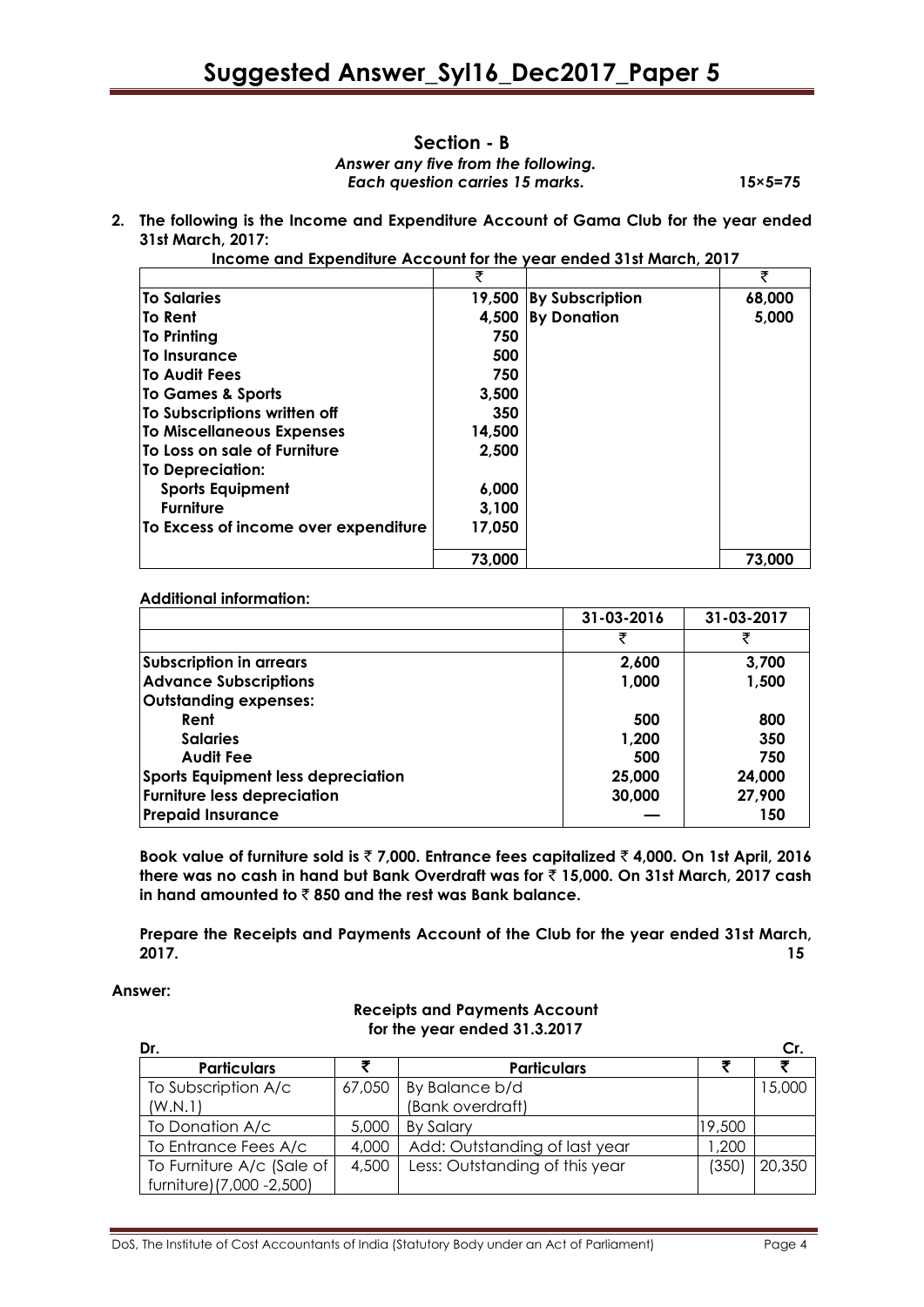|        | By Rent                                | 4,500 |        |
|--------|----------------------------------------|-------|--------|
|        | Add: Outstanding of last year          | 500   |        |
|        | Less: Outstanding of this year         | (800) | 4,200  |
|        | By Printing                            |       | 750    |
|        | By Insurance                           | 500   |        |
|        | Add: Prepaid in this year              | 150   | 650    |
|        | By Audit Fees                          | 750   |        |
|        | Add: Outstanding of last year          | 500   |        |
|        | Less: Outstanding of this year         | (750) | 500    |
|        | By Games & Sports                      |       | 3,500  |
|        | By Miscellaneous Expenses              |       | 14,500 |
|        | By Sports Equipment(Purchased)(W.N. 2) |       | 5,000  |
|        | By Furniture (Purchased) (W.N.3)       |       | 8,000  |
|        | By Balance c/d                         |       |        |
|        | Cash                                   |       | 850    |
|        | Bank (bal. fig.)                       |       | 7,250  |
| 80,550 |                                        |       | 80,550 |

#### **Working Notes:**

# **1. Calculation of subscription received during the year 2016-2017**

| <b>Particulars</b>                           |       |         |
|----------------------------------------------|-------|---------|
| Subscription as per Income & Expenditure A/c |       | 68,000  |
| Less: Arrears of 2016-2017                   | 3,700 |         |
| Advance in 2015-2016                         | 1,000 | (4,700) |
|                                              |       | 63,300  |
| Add: Arrears of 2015-2016                    | 2,600 |         |
| Advance for 2017-2018                        | 1,500 | 4,100   |
|                                              |       | 67,400  |
| Less: Written off during 2016-2017           |       | (350)   |
|                                              |       | 67,050  |

#### **2. Calculation of Sports Equipment purchased during 2016-2017 Sports Equipment Account**

| Dr.                                                      |        |                                                        |        |
|----------------------------------------------------------|--------|--------------------------------------------------------|--------|
| <b>Particulars</b>                                       |        | <b>Particulars</b>                                     |        |
| To Balance b/d                                           |        | 25,000   By Income & Expenditure A/c<br>(Depreciation) | 6,000  |
| Receipts & Payments A/c<br>To<br>(Purchases) (bal. fig.) |        | $5,000$   By Balance c/d                               | 24,000 |
|                                                          | 30,000 |                                                        | 30,000 |

#### **3. Calculation of Furniture purchased during 2016-2017 Furniture Account**

| Dr.                                                        |                                                       | Cr.   |
|------------------------------------------------------------|-------------------------------------------------------|-------|
| <b>Particulars</b>                                         | <b>Particulars</b>                                    |       |
| To Balance b/d                                             | 30,000   By Receipts & Payments A/c                   | 4,500 |
| Receipts & Payments A/c<br>To l<br>(Purchases) (bal. fig.) | 8,000   By Income & Expenditure A/c<br>(Loss on sale) | 2,500 |
|                                                            | By Income & Expenditure A/c                           | 3,100 |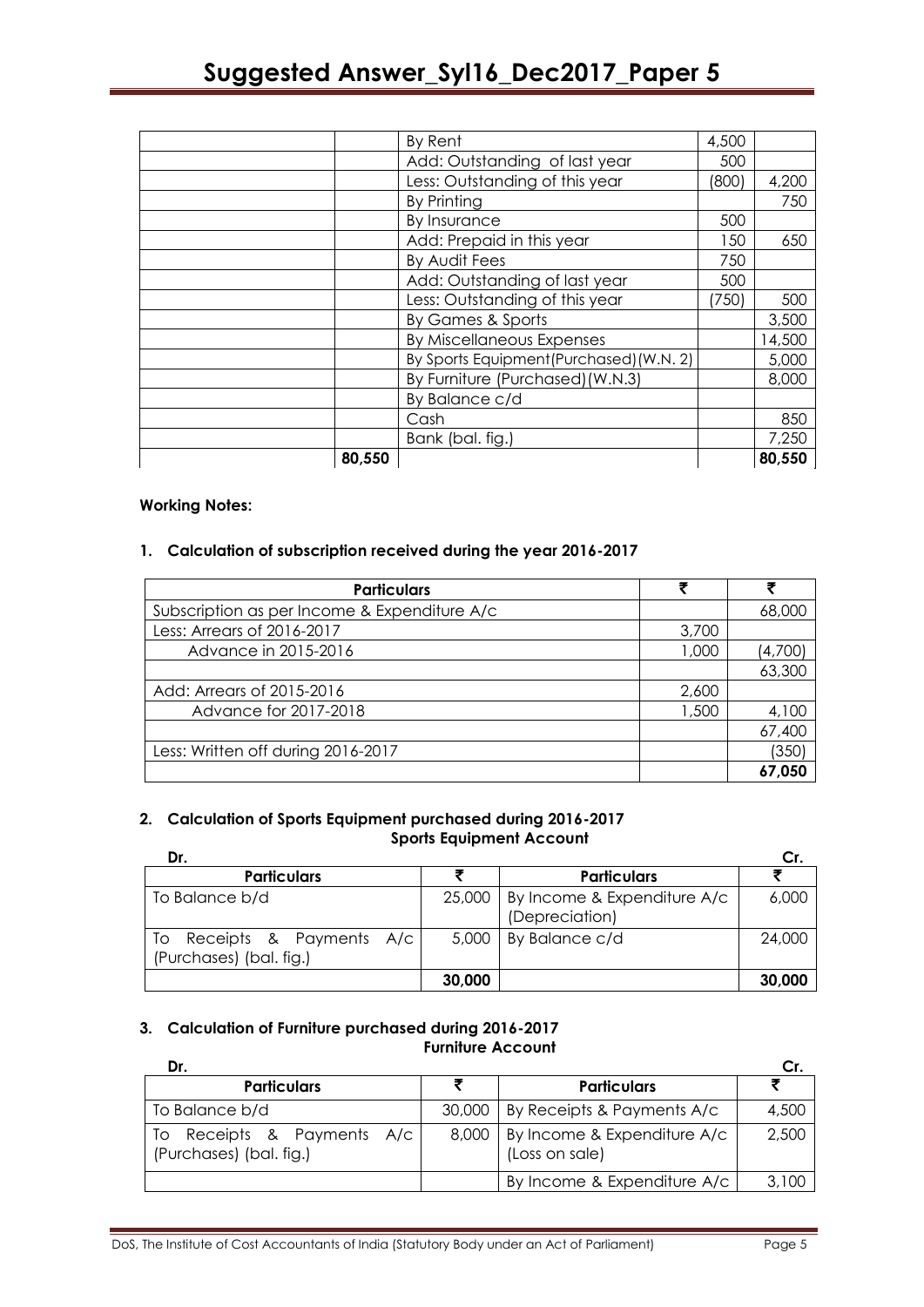|        | By Balance c/d | 27,900 |
|--------|----------------|--------|
| 38,000 |                | 38,000 |

**3. The following is the Balance Sheet of Chirag as on 31st March, 2015:**

| <b>Liabilities</b>     | ₹      | <b>Assets</b>       | ₹      |
|------------------------|--------|---------------------|--------|
| <b>Capital Account</b> | 48,000 | <b>Building</b>     | 32,500 |
| Loan                   | 15,000 | Furniture           | 5,000  |
| <b>Credilor</b>        | 31,000 | <b>Motor Car</b>    | 9,000  |
|                        |        | <b>Stock</b>        | 20,000 |
|                        |        | <b>Debtors</b>      | 17,000 |
|                        |        | Cash in hand        | 2,000  |
|                        |        | <b>Cash at Bank</b> | 8,500  |
|                        | 94,000 |                     | 94,000 |

**A riot occurred on the night of 31st March, 2016 in which all books and records were lost. The cashier had absconded with the available cash. He gives you the following information:**

- **(a) His sales for the year ended 31st March, 2016 were 20% higher than the previous year's. He always sells his goods at cost plus 25%; 20% of the total sales for the year ended 31st March, 2016 were for cash. There were no cash purchases.**
- **(b) On 1st April, 2015 the stock level was raised to** ` **30,000 and stock was maintained at this new level all throughout the year.**
- **(c) Collection from debtors amounted to** ` **1,40,000 of which** ` **35,000 was received in cash, Business expenses amounted to** ` **20,000 of which** ` **5,000 was outstanding on 31st March, 2016 and** ` **6,000 was paid by cheques.**
- **(d) Analysis of the Pass Book revealed the Payment to Creditors** ` **1,37,500, Personal Drawing** ` **7,500, Cash deposited in Bank** ` **71,500 and Cash withdrawn from Bank**  ` **12,000.**
- **(e) Gross Profit as per last year's audited accounts was** ` **30,000.**
- **(f) Provide depreciation on Building and Furniture at 5% and Motor Car at 20%.**
- **(g) The amount defalcated by the cashier may be treated as recoverable from him.**

**You are required to prepare the Trading and Profit and Loss Account for the year ended 31st March, 2016 and Balance Sheet as on that date. 15**

#### **Answer:**

#### **Trading and Profit and Loss Account For the year ending on 31st March, 2016**

| Dr.                                  |       |          |                     | Cr.      |
|--------------------------------------|-------|----------|---------------------|----------|
| <b>Particulars</b>                   | ₹     | ₹        | <b>Particulars</b>  | ₹        |
| To Opening Stock                     |       | 20,000   | <b>By Sales</b>     | 000,08,  |
| To Purchase (bal. fig.)              |       | 1,54,000 | By Closing stock    | 30,000   |
| ToGross Profit c/d (@ 20% on sales)  |       | 36,000   |                     |          |
|                                      |       | 2,10,000 |                     | 2,10,000 |
| To Sundry Business Expenses          |       | 20,000   | By Gross Profit b/d | 36,000   |
| To Depreciation on Building          | 1,625 |          |                     |          |
| Furniture                            | 250   |          |                     |          |
| Motor                                | 1,800 | 3,675    |                     |          |
| To Net Profit transferred to Capital |       | 12,325   |                     |          |
| A/c                                  |       |          |                     |          |
|                                      |       | 36,000   |                     | 36,000   |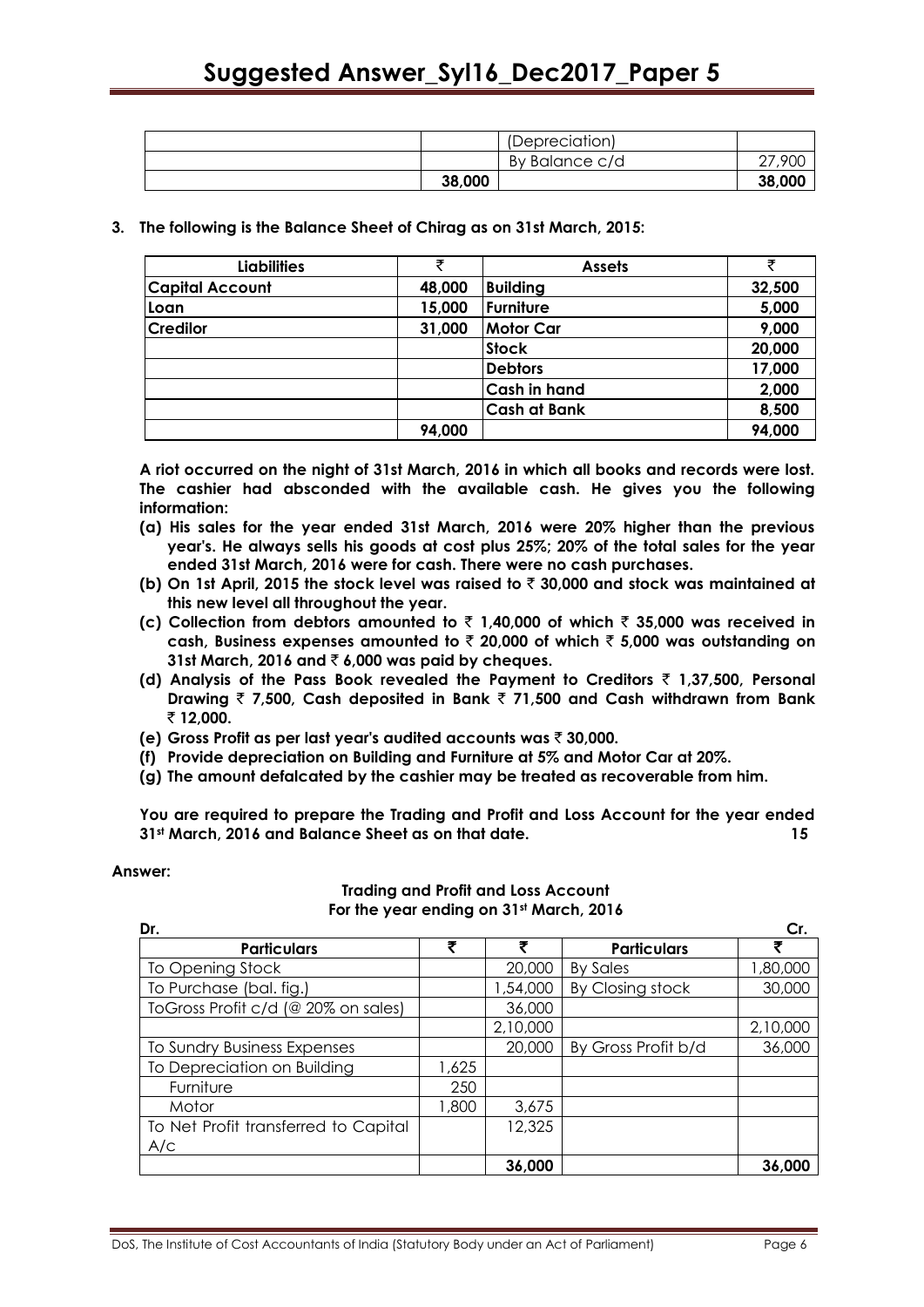| <b>DUIDING SHEET US OF SHEET MUILITY</b> |         |          |                           |         |          |  |
|------------------------------------------|---------|----------|---------------------------|---------|----------|--|
| Liability                                |         |          | <b>Assets</b>             |         |          |  |
| Capital Account:                         |         |          | <b>Building</b>           | 32,500  |          |  |
| <b>Opening Balance</b>                   | 48,000  |          | Less: Depreciation        | (1,625) | 30,875   |  |
| Add: Net Profit                          | 12,325  |          | Furniture                 | 5,000   |          |  |
|                                          | 60,325  |          | Less: Depreciation        | (250)   | 4,750    |  |
| Less: Drawings                           | (7,500) | 52,825   | Motor Car                 | 9,000   |          |  |
| Loan                                     |         | 15,000   | Less: Depreciation        | (1,800) | 7,200    |  |
| <b>Sundry Creditors</b>                  |         | 47,500   | Stock in Trade            |         | 30,000   |  |
| Outstanding                              |         | 5,000    | <b>Sundry Debtors</b>     |         | 21,000   |  |
| expenses                                 |         |          |                           |         |          |  |
|                                          |         |          | Cash at bank              |         | 22,000   |  |
|                                          |         |          | Sundry Advances (Amount   |         | 4,500    |  |
|                                          |         |          | recoverable from cashier) |         |          |  |
|                                          |         | 1,20,325 |                           |         | 1,20,325 |  |

#### **Balance Sheet as at 31st March, 2016**

# **Working Notes:**

**(i)**

#### **Total Debtors Account**

| Dr.                                  |          |                                 |          |
|--------------------------------------|----------|---------------------------------|----------|
| <b>Particulars</b>                   |          | <b>Particulars</b>              |          |
| To Balance b/d                       | 17.000   | By Bank (₹ 1,40,000 – ₹ 35,000) | ,05,000  |
| To Sales (80% of ₹1,80,000)          | .44.000  | By Cash A/c                     | 35,000   |
| To Gross Profit c/d (@ 20% on sales) |          | By Balance c/d                  | 21,000   |
|                                      | 1,61,000 |                                 | 1,61,000 |

**(ii)**

#### **Total Creditors Account**

|                    |          |                    | Cr.      |
|--------------------|----------|--------------------|----------|
| <b>Particulars</b> |          | <b>Particulars</b> |          |
| To Bank            | 1,37,500 | By Balance b/d     | 31,000   |
| To Balance c/d     | 47,500   | By Purchases       | ,54,000  |
|                    | 1,85,000 |                    | 1,85,000 |

#### **(iii)**

#### **Cash Book**

| Dr.                |                          |          |                                     |                          | Cr.      |
|--------------------|--------------------------|----------|-------------------------------------|--------------------------|----------|
| <b>Particulars</b> | Cash $(\overline{\tau})$ | Bank (₹) | <b>Particulars</b>                  | Cash $(\overline{\tau})$ | Bank (₹) |
| To Balance b/d     | 2,000                    | 8,500    | <b>By Business Expenses</b>         | 9,000                    | 6,000    |
| To Sales           | 36,000                   | $---$    | By Drawings                         | $---$                    | 7,500    |
| To Sundry Debtors  | 35,000                   | 1,05,000 | <b>By Sundry Creditors</b>          |                          | 1,37,500 |
| To Cash (Contra)   | ---                      | 71,500   | By Bank (Contra)                    | 71,500                   |          |
| To Bank (Contra)   | 12,000                   | $---$    | By Cash (Contra)                    |                          | 12,000   |
|                    |                          |          | Defalcation<br>(Bal.<br>Bv<br>Fig.) | 4,500                    |          |
|                    |                          |          | Balance c/d<br>(Bal.<br>Bv<br>Fig.) |                          | 22,000   |
|                    | 85,000                   | 1,85,000 |                                     | 85,000                   | 1,85,000 |

**(iv)** Last year's Total Sales = Gross Profit x 100/20 = ₹ 30,000 x 100/20 = ₹ 1,50,000

**(v)** Current year's Total Sales = ₹ 1,50,000+ 20% of ₹1,50,000= ₹ 1,80,000

**(vi)** Current year's Credit Sales = ₹ 1,80,000 x 80%= ₹ 1,44,000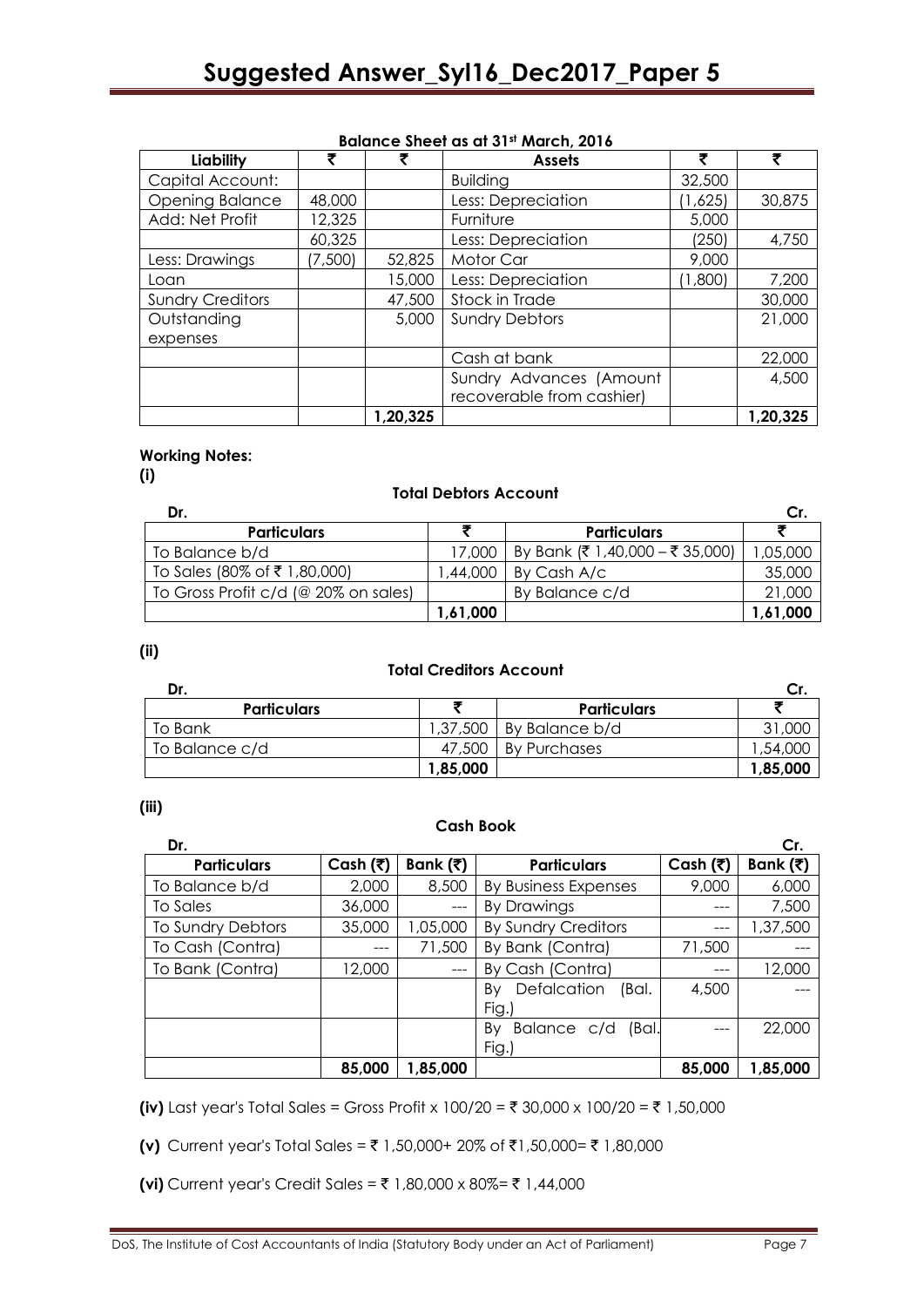**(v)** Cost of Goods Sold = Sales - G.P. = ₹ 1,80,000 - ₹36,000 = ₹ 1,44,000

**(vi)** Purchases = Cost of Goods Sold + Closing Stock – Opening Stock  $= ₹ 1,44,000 + ₹ 30,000 - ₹ 20,000$  $=$  ₹ 1,54,000.

**4. (a) (i) A limited has sold its building for** ` **50 lakhs and the purchaser has paid the full price. The Company has given possession to the purchaser. The book value of the building is** ` **35 lakhs. As at 31st March, 2017 documentation and legal formalities are pending. The Company has not recorded the sale. It has shown the amount received as advance. Do you agree with this treatment?**

**What accounting treatment should the buyer give in its financial statements? 3**

- **(ii) Hello Ltd. purchased goods at the cost of** ` **20 lakhs in October. Till the end of the financial year, 75% of the stocks were sold. The Company wants to disclose closing stock at** ` **5 lakhs. The expected sale value is** ` **5.5 lakhs and a commission at 10% on sale is payable to the agent. What is the correct value of closing stock? 2**
- **(b) The Trial Balance of a concern has agreed but the following mistakes were discovered after the preparation of final Accounts.**
	- **(i)** No adjustment entry was passed for an amount of  $\bar{\tau}$  2,000 relating to outstanding **rent.**
	- **(ii) Purchase book was overcast by** ` **1,000.**
	- **(iii)** ` **4,000 depreciation of Machinery has been omitted to be recorded in the book.**
	- **(iv)** ` **600 paid for purchase of stationary has been debited to Purchase A/c.**
	- **(v) Sales books was overcast by** ` **1,000.**
	- **(vi)** ` **5,000 received in respect of Book Debt had been credited to Sales A/c.**

**Show the effect of the above errors in Profit and Loss Account & Balance Sheet. 6**

- **(c) (i) Why is goodwill considered to be an intangible asset and not a fictitious asset?**
	- **(ii) The Balance Sheet of a Partnership Firm had an Investment Fluctuation Reserve of** ` **10,000. A new partner is admitted. Value of Investment is** ` **60,000 against its book value of** ` **70,000. What amount of the Investment Fluctuation Reserve will be distributed among partners?**
	- **(iii) When does the Capital Account of a partner not show a debit balance in spite of regular losses incurred by the firm?**
	- **(iv) At the time of dissolution of Partnership Firm realisation expenses amounted to**  ` **3,000 paid by Nisha, a partner who was to bear these expenses. What entry is required in the Books of the firm? 4**

#### **Answer:**

**(a)(i)** Although legal title has not been transferred, the economic reality and substance is that the rights and beneficial interest in the immovable property have been transferred. Therefore, recording of acquisition/disposal (by the transferee transferor respectively) would, in substance, represent the purchase/sale. In view of this A Ltd., should record the sales and recognize the profit of  $\bar{\tau}15$  lakhs in its Profit and Loss Account. It should eliminate building from its balance sheet. In notes to accounts, it should disclose that building has been sold, full consideration has been received, possession has been handed over to the buyer and documentation and legal formalities are pending.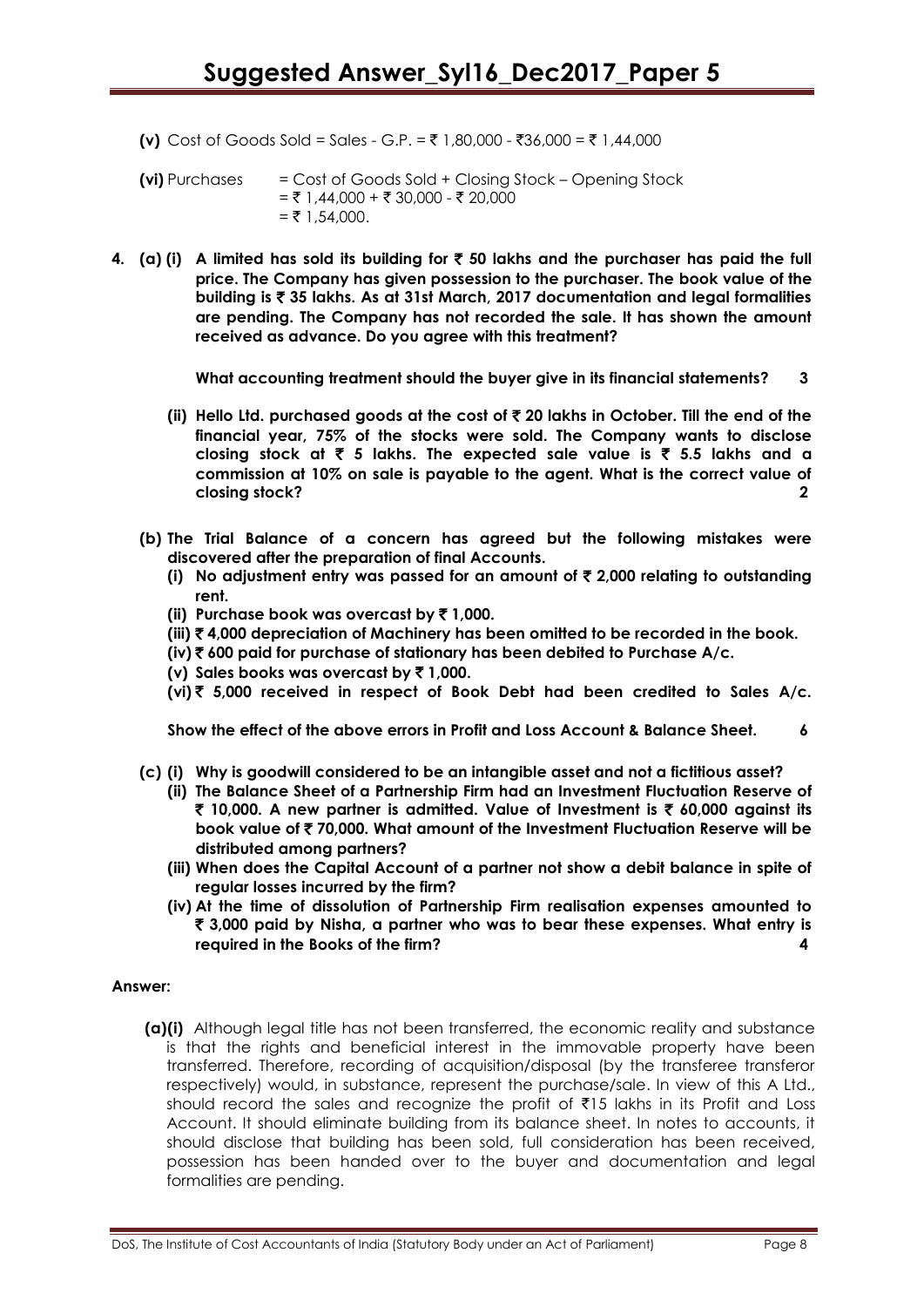The buyer should recognize the building as an asset in his balance sheet and charge depreciation on it. The buyer should disclose in his notes to account that possession has been received however documentation and legal formalities are pending.

**(ii)** As per para 5 of AS 2 "Valuation of Inventories", the inventories are to be valued at lower of cost or net realizable value.

In this case, the cost of inventory is  $\bar{\tau}$  5 lakhs. The net realizable value is  $\bar{\tau}$  4.95 lakhs ( $\bar{\tau}$ 5.5 lakhs less cost to make the sale @ 10% of  $\bar{\tau}$  5.5 lakhs). So, the closing stock should be valued at  $\bar{\tau}$  4.95 lakhs.

| ۹<br>۰.<br>۰. |  |
|---------------|--|
|---------------|--|

|                                  | Profit & Loss A/c                                                  |                                                                                                                   | <b>Balance Sheet</b>                                                                                 |  |  |
|----------------------------------|--------------------------------------------------------------------|-------------------------------------------------------------------------------------------------------------------|------------------------------------------------------------------------------------------------------|--|--|
| (i)                              | Profit was overstated by ₹2,000.                                   | (i)                                                                                                               | Capital was also overstated<br>by<br>2,000 & outstanding Liability was<br>₹<br>understated by 2,000. |  |  |
| (ii)                             | Gross profit was under stated by<br>₹ 1,000 & also the Net Profit. | (ii)<br>Capital was understated by $\bar{\tau}$ 1,000                                                             |                                                                                                      |  |  |
| (iii)                            | Net Profit was overstated<br>bv<br>₹4,000.                         | (iii)<br>Machinery was overstated by $\bar{\tau}$ 4,000<br>& so the Capital A/c was also<br>overstated by ₹4,000. |                                                                                                      |  |  |
| (iv)                             | No effect on Net Profit.                                           | (iv)                                                                                                              | No effect in Balance Sheet.                                                                          |  |  |
| $\mathsf{[}\mathsf{v}\mathsf{]}$ | Gross Profit and Net Profit were<br>overstated by ₹1,000.          | (v)                                                                                                               | Capital Was overstated by $\bar{\tau}$ 1,000.                                                        |  |  |
| (vi)                             | Gross Profit & Net Profit<br>were<br>overstated by, ₹5,000.        | (vi)                                                                                                              | Capital & Sundry<br><b>Debtors</b><br>were<br>overstated by ₹5,000.                                  |  |  |

- **(c)** (i) Goodwill is not a fictitious asset because it has a realisable value. It is an intangible asset because it cannot be seen and touched.
	- (ii) Nil. There is no excess amount in the Investment Fluctuation Reserve Account as the fall in the value of the investment is equal to the reserve.
	- (iii) When partners maintain Fixed Capital Account, all adjustments including share of profit or loss is shown in their Current Account. Hence, the Capital Account of the partners will not be disturbed and this will not show a debit balance in spite of regular losses.
	- (iv) No entry is required as the expenses are to be borne by the partners.
- **5. (a) Snehal, Suchita and Sindhu were partners sharing profits and losses in the ratio of 3 : 2 : 1. The firm was dissolved on 31.03.2015. After transfer of assets and liabilities to Realisation A/c, the following transactions took place.**

**Give journal entries in the books on dissolution of the firm.**

- **(i)** Suchita's Loan to the firm  $\bar{\tau}$  30,000 was settled at  $\bar{\tau}$  28,500.
- **(ii) A creditor for** ` **50,000, took over Machinery of Book value** ` **40,000 at** ` **35,000. The balance was settled in Cash.**
- **(iii) Workmen Compensation Reserve -** ` **40,000. A liability equal to 60% of the Reserve was settled.**
- **(iv) Sindhu was to receive 5% of the value of assets realised as remuneration for completing the dissolution work and was to bear realization expenses. Realisation expenses were** ` **5,500 that was paid by Sindhu. Assets realised** ` **60,000.**
- **(v) The Balance Sheet disclosed a footnote, contingent liability for** ` **5,000 in respect of a bill discounted. The bill was received from Megha. On the date of dissolution Megha was declared insolvent and was not able to pay the amount due. The bill had to be met by the firm.**
- **(vi)** Loss on realization amounted to  $\bar{z}$  24,000.  $\overline{z}$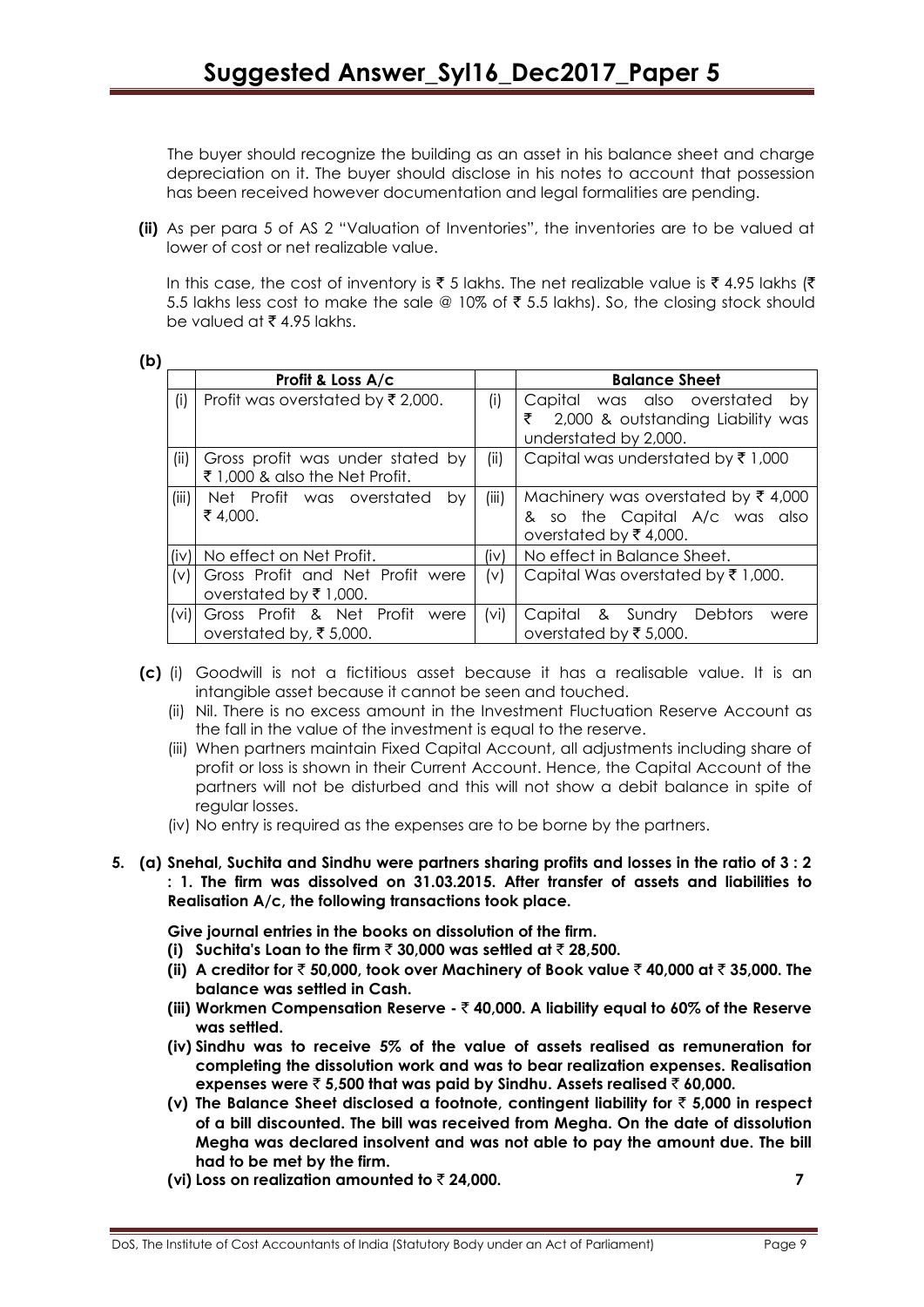| The following actually are a randole in respect of a boshiess for a year. |                      |                 |                                        |  |  |  |  |  |
|---------------------------------------------------------------------------|----------------------|-----------------|----------------------------------------|--|--|--|--|--|
| <b>Department</b>                                                         | <b>Opening Stock</b> | <b>Purchase</b> | <b>Sales</b>                           |  |  |  |  |  |
|                                                                           | 120 units            | 1,000 units     | 1,020 units at $\bar{\tau}$ 20.00 each |  |  |  |  |  |
|                                                                           | 80 units             | 2,000 units     | 1,920 units at $\bar{\tau}$ 22.50 each |  |  |  |  |  |
|                                                                           | 152 units            | 2,400 units     | 2,496 units at $\bar{\tau}$ 25.00 each |  |  |  |  |  |

**(b) The following details are available in respect of a business for a year.**

**The total value of purchases is** ` **1,00,000. It is observed that the rate of Gross Profit is the same in each department. Prepare Departmental Trading Account for the above year. 8**

#### **Answer:**

**(a)**

#### **In the books of Snehal, Suchita and Sindhu Journal**

| <b>Date</b> | <b>Particulars</b>                                  |     | L.F. | Dr. $( ₹)$ | Cr. $(3)$ |
|-------------|-----------------------------------------------------|-----|------|------------|-----------|
| (a)         | Suchita's Loan A/c                                  | Dr. |      | 30,000     |           |
|             | To Bank A/c                                         |     |      |            | 28,500    |
|             | To Realisation A/c                                  |     |      |            | 1,500     |
|             | (Being settlement of partner's loan)                |     |      |            |           |
| (b)         | Realisation A/c                                     | Dr. |      | 15,000     |           |
|             | To Bank A/c                                         |     |      |            | 15,000    |
|             | (Being settlement of creditor's liability)          |     |      |            |           |
| (c)         | Workmen Compensation Reserve A/c                    | Dr. |      | 40,000     |           |
|             | To Realisation A/c                                  |     |      |            | 24,000    |
|             | To Snehal's Capital A/c                             |     |      |            | 8,000     |
|             | To Suchita's Capital A/c                            |     |      |            | 5,333     |
|             | To Sindhu's Capital A/c                             |     |      |            | 2,667     |
|             | (Being WCR transferred)                             |     |      |            |           |
|             | <b>Realisation A/c</b>                              | Dr. |      | 24,000     |           |
|             | To Bank A/c                                         |     |      |            | 24,000    |
|             | (Being liability against Workmen Compensation paid) |     |      |            |           |
| (d)         | Realisation A/c                                     | Dr. |      | 3,000      |           |
|             | To Sindhu's Capital A/c                             |     |      |            | 3,000     |
|             | (Being remuneration payable to Sindhu)              |     |      |            |           |
| (e)         | Realisation A/c                                     | Dr. |      | 5,000      |           |
|             | To Bank A/c                                         |     |      |            | 5,000     |
|             | (Being amount paid for the bill)                    |     |      |            |           |
| (f)         | Snehal's Capital A/c                                | Dr. |      | 12,000     |           |
|             | Suchita's Capital A/c                               | Dr. |      | 8,000      |           |
|             | Sindhu's Capital A/c                                | Dr. |      | 4,000      |           |
|             | To Realisation A/c                                  |     |      |            | 24,000    |
|             | (Being loss on realisation transferred)             |     |      |            |           |

**(b)**

#### **1. Computation of Closing Stock Quantity (in units)**

| <b>Particulars</b> |      |       |       |
|--------------------|------|-------|-------|
| Opening Stock      | 120  | 80    | ぶつ    |
| Add: Purchase      | ,000 | 2,000 | 2,400 |
| Less: Units Sold   |      | ,920) | 2.496 |
| Closing Stock      | 100  | -60   | 56    |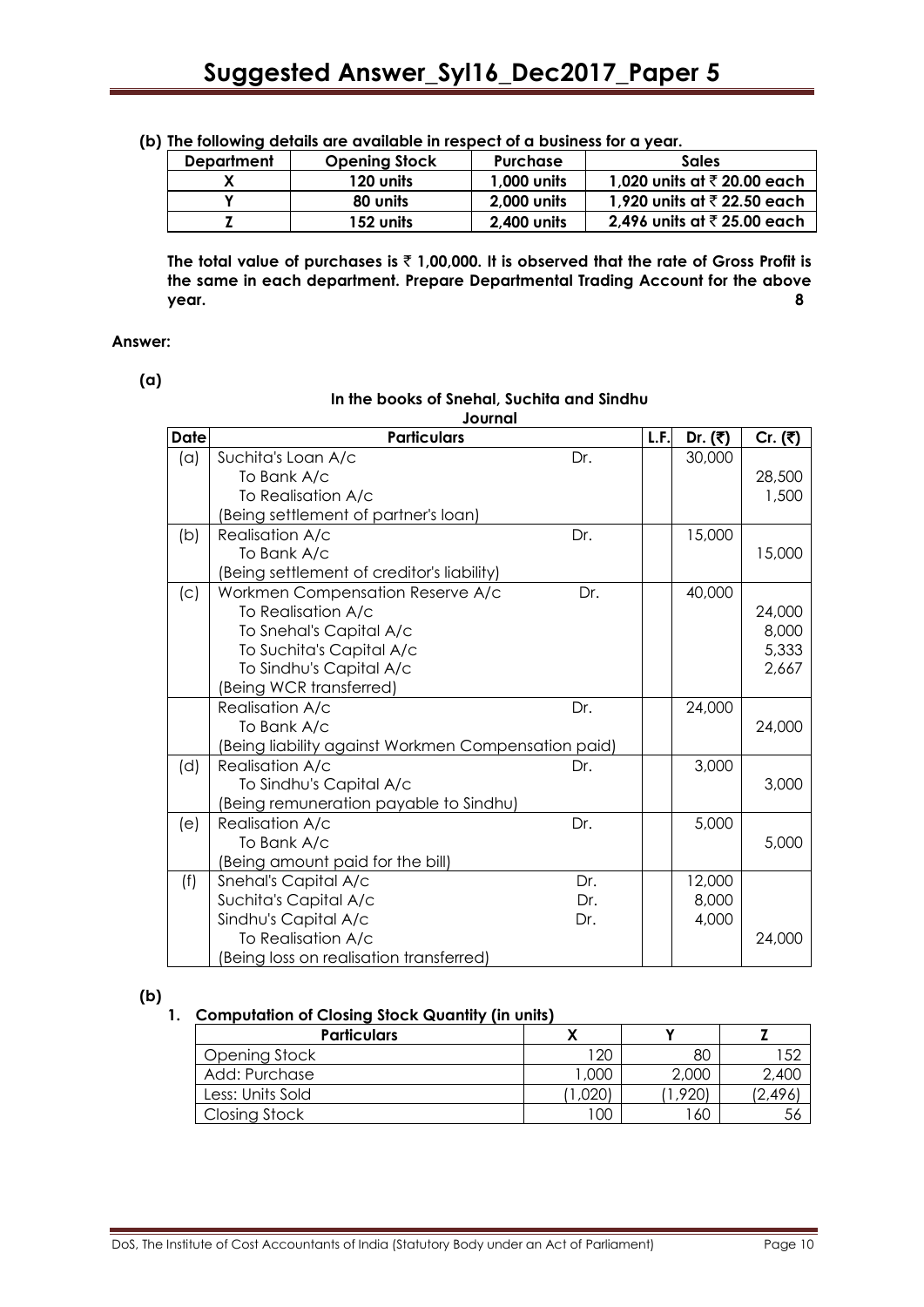# **2. Computation of Gross Profit Ratio**

We are informed that the GP Ratio is the same for all departments. Selling Price is given for each department's products but the Sale Quantity is different from that of Purchase Quantity. To find the Uniform GP Rate, the sale value of Purchase Quantity should be compared with the Total Cost of Purchase, as under.

|  |  | Assuming all purchases are sold, the sale proceeds would be |
|--|--|-------------------------------------------------------------|
|  |  |                                                             |

|                              | Assuming all purchases are sold, me sale proceeds would be |          |                                             |  |  |  |  |
|------------------------------|------------------------------------------------------------|----------|---------------------------------------------|--|--|--|--|
| Department X                 | 1,000 Units @                                              | ₹ 20.00  | 20,000                                      |  |  |  |  |
| Department Y                 | Units @<br>2,000                                           | ₹ 22.50  | 45,000                                      |  |  |  |  |
| Department Z                 | $2,400$ Units $@$                                          | ₹ 25.00  | 60,000                                      |  |  |  |  |
| Total Sale Value of Purchase |                                                            | 125,000  |                                             |  |  |  |  |
| Quantity                     |                                                            |          |                                             |  |  |  |  |
| Less: Cost of Purchase       |                                                            | 1,00,000 |                                             |  |  |  |  |
| Gross Profit Amount          |                                                            | 25,000   |                                             |  |  |  |  |
|                              |                                                            |          |                                             |  |  |  |  |
| Gross profit Ratio           |                                                            |          | $25,000 \div 1,25,000$ 20% of Selling Price |  |  |  |  |

#### **3. Computation of Profit and Cost for each article**

| Department    | <b>Selling Price</b> | Profit at 1/5 of SP     | Cost = Sales - Profit |  |  |  |  |
|---------------|----------------------|-------------------------|-----------------------|--|--|--|--|
| IDepartment x | ₹ 20.00              | $1/5$ of ₹ 20.00 = 4.00 | ₹ 16.00               |  |  |  |  |
| Department Y  | ₹ 22.50              | $1/5$ of ₹ 22.50 = 4.50 | ₹18.00                |  |  |  |  |
| Department 2  | ₹ 25.00              | $1/5$ of ₹ 25.00 = 5.00 | ₹ 20.00               |  |  |  |  |

#### **4. Departmental Trading Account for the year ended…………….**

| Dr.                |            |        |         |           |                      |        |        |        | Cr.       |
|--------------------|------------|--------|---------|-----------|----------------------|--------|--------|--------|-----------|
| <b>Particulars</b> | X (₹)      | (₹)    | (₹)     | Total (₹) | <b>Particulars</b>   | X (₹)  | (र)    | Z (₹)  | Total (₹) |
| To Op. stock       | <b>920</b> | .440   | 3 0 4 0 |           | 6,400 By Sales       | 20.400 | 43,200 | 62,400 | .26.000   |
| To Purchase        | 6,000      | 36,000 | 48,000  |           | 100,000 By CI, stock | .600   | 2,880  | 120    | 5,600     |
| To Gross Profit    | 4,080      | 8,640  | 12,480  | 25,200    |                      |        |        |        |           |
|                    | 22,000     | 46,080 | 63,520  | .31.600   |                      | 22,000 | 46,080 | 63,520 | 131,600   |

Opening and Closing Stocks are valued at Cost as indicated in WN 3 above. Sale Amount in the Trading Account is computed for the Sale Quantity only. Gross Profit is calculated at 20% of Sale Value.

**6. (a) On 1st April, 2012, X Ltd. sells a Truck on hire purchase basis to X Transporters & Co. for**  a total purchase price of  $\bar{\tau}$  18,00,000 payable as to  $\bar{\tau}$  4,80,000 as down payment and **the balance in three equal annual installments of** ` **4,40,000 each payable on 31st March, 2013, 2014, and 2015.**

**The hire vendor charges interest @10% per annum.**

**You are required to ascertain the cash price of the truck for X Transporters & Co. Calculations may be made to the nearest rupee. 8**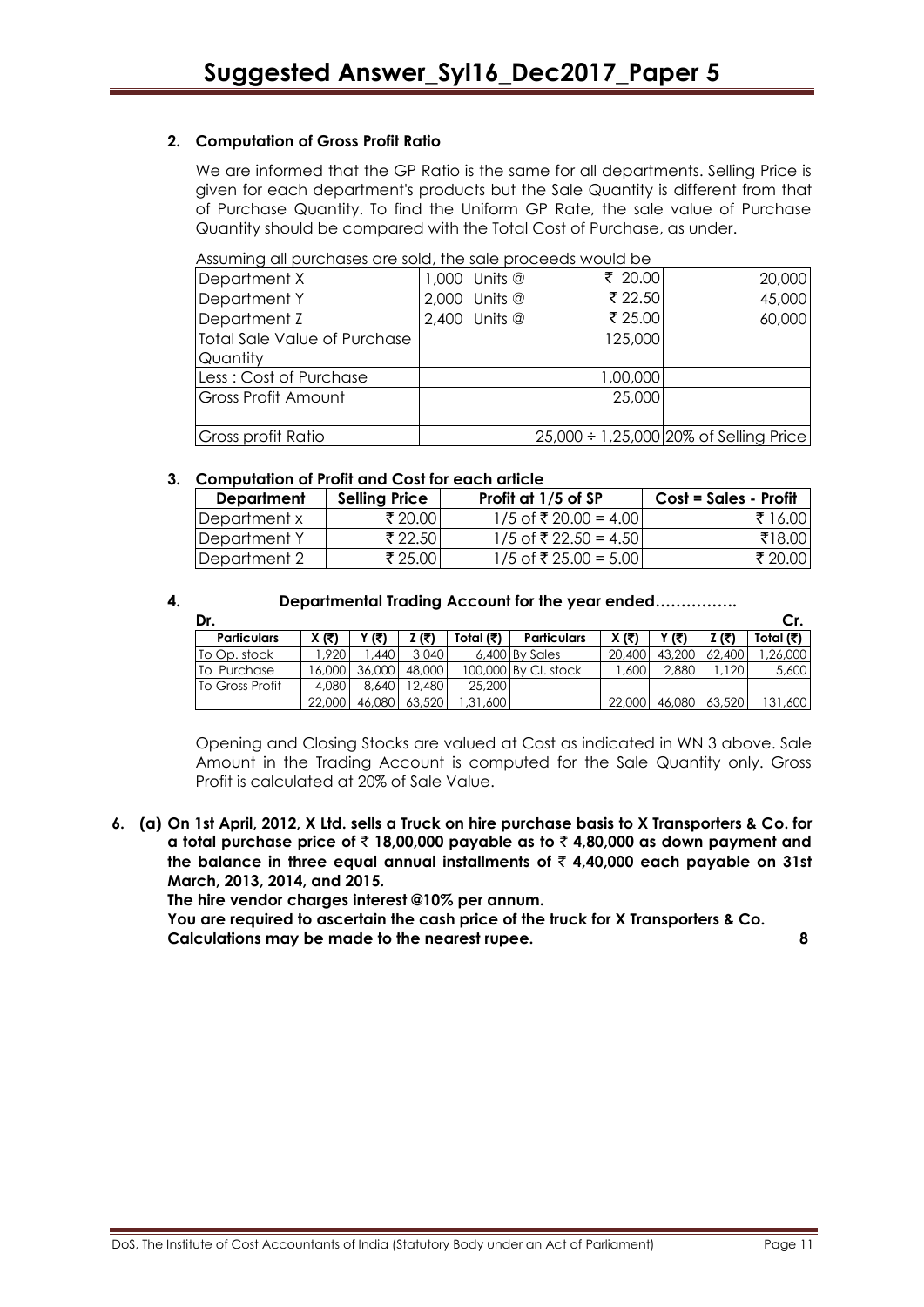**(b) How will you show the following items in General Ledger Adjustment Account in Debtors Ledger and General Ledger Adjustment Account in Creditors Ledger? 7**

|                                                                              | ₹                 |
|------------------------------------------------------------------------------|-------------------|
| <b>Opening Balance of Debtors' Ledger</b>                                    | 40,000            |
| <b>Opening Balance of Creditors' Ledger</b>                                  | 20,000            |
| <b>Credit Sales</b>                                                          | 92,000            |
| <b>Credit Purchases</b>                                                      | 59,600            |
| Transfer from Debtors' Ledger to Creditors' Ledger                           | 6,000             |
| <b>Bill receivable endorsed to Creditors</b>                                 | 8,000             |
| <b>Endorsed Bills dishonoured</b>                                            | 2,000             |
| Bad Debts written off (after deducting bad debts recovered $\bar{\tau}$ 600) | 4,400             |
| <b>Provision for Doubiful Debts</b>                                          | 1,100             |
| <b>Provision for Discount on Debtors</b>                                     | 2,000             |
| Reserve for Discount on Creditors                                            | 4,000             |
| <b>Cash Sales</b>                                                            | 6,000             |
| <b>Cash Purchases</b>                                                        | 8,000             |
| <b>Bill Receivable Collected on maturity</b>                                 | 10,000            |
| <b>Bills Receivable discounted</b>                                           | 12,000            |
| <b>Bills Payable matured</b>                                                 | 14,000            |
| <b>Discount allowed</b>                                                      | 3,000             |
| Discount received                                                            | 1,200             |
| <b>Allowances from Creditors</b>                                             | 6,400             |
| Discount allowed to Debtors $\bar{\tau}$ 1,000 was recorded as discount      |                   |
| received, from Creditors                                                     |                   |
| Closing Debtors Balance (As per General Ledger Adjustment Account)           | $ 1,20,000$ (Cr.) |
| <b>Closing Creditors Balance (As per General Ledger Adjustment Account)</b>  | 60,000 (Dr.)      |

#### **Answer:**

**(a)** Ratio of interest and amount due = Rate of Interest  $\overline{100 + \text{Rate of Interest}} =$ 10  $110 =$ 1 11

There is no interest element in the down payment as it is paid on the date of the transaction. Installments paid after certain period includes interest portion also. Therefore, to ascertain cash price, interest will be calculated from last installment to first installment as follows:

| No. of<br>installments | Amount due at the<br>time of installment | <b>Interest</b>               | Cumulative<br>cash price |
|------------------------|------------------------------------------|-------------------------------|--------------------------|
|                        |                                          |                               | $[2 - 3] = [4]$          |
| 3rd                    | 4,40,000                                 | 1/11 of ₹4,40,000 = ₹40,000   | 4,00,000                 |
| 2 <sub>nd</sub>        | 8,40,000                                 | 1/11 of ₹8,40,000 = ₹76,364   | 7,63,636                 |
| 1 st                   | 12,03,636                                | 1/11of ₹12,03,636 = ₹1,09,421 | 10,94,215                |

Total cash price = ₹ 10,94,215 + 4,80,000 (down payment) = ₹ 15,74,215.

**(b)**

#### **In Debtors Ledger General Ledger Adjustment Account**

| Dr.                               |       |                    |  |
|-----------------------------------|-------|--------------------|--|
| <b>Particulars</b>                |       | <b>Particulars</b> |  |
| To Debtors Ledger Adjustment A/c: |       | By Balance b/d     |  |
| Discount Allowed                  | 4.000 | By Debtors Ledger  |  |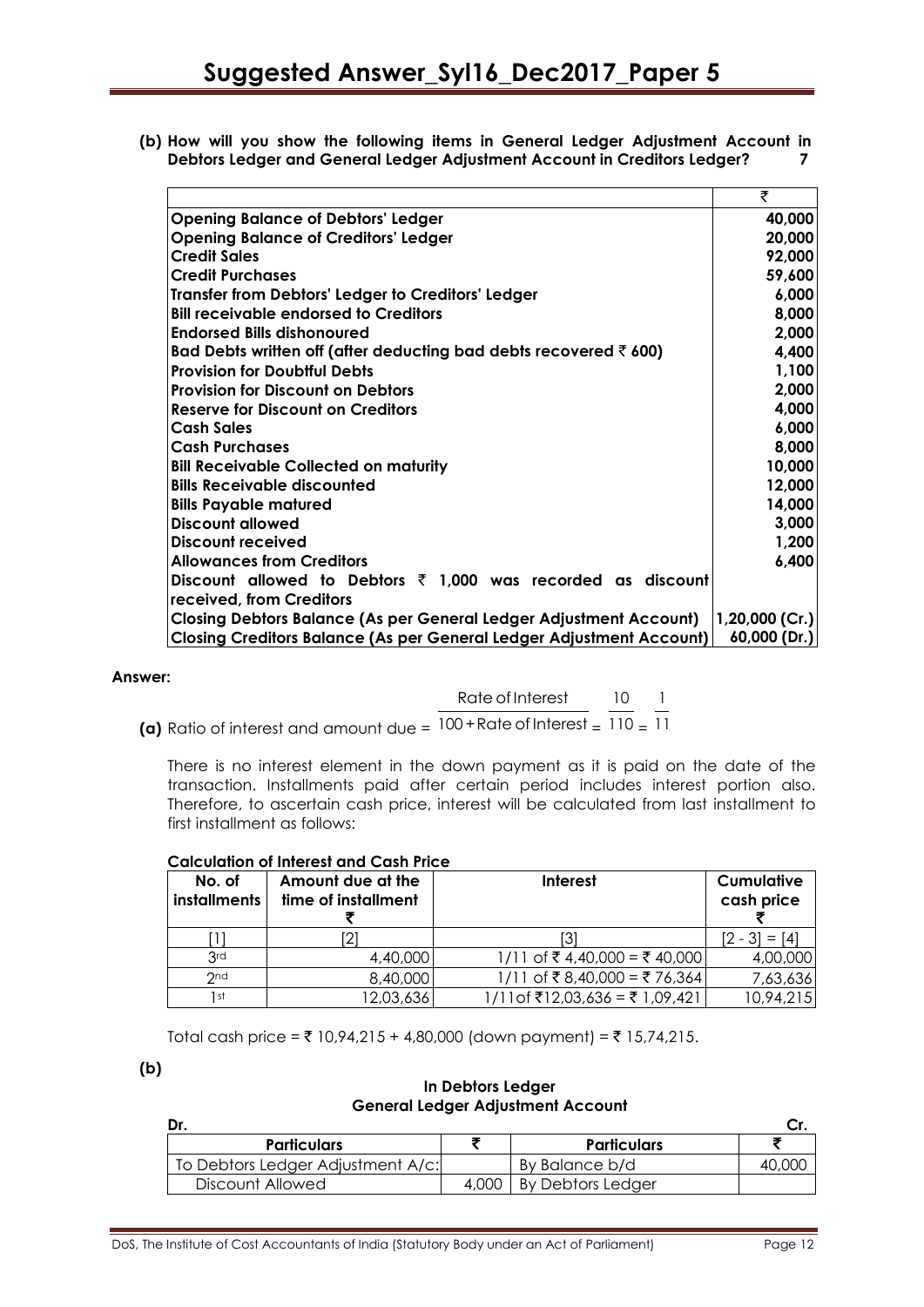# **Suggested Answer\_Syl16\_Dec2017\_Paper 5**

|                                   | 1,34,000 |                                        | 1,34,000 |
|-----------------------------------|----------|----------------------------------------|----------|
| To Balance c/d (1,20,000 - 1,000) | 1,19,000 |                                        |          |
|                                   |          | dishonoured                            |          |
| Transfer to creditor ledger       | 6,000    | receivable<br><b>Bills</b><br>Endorsed | 2,000    |
| Bad Debts (4,400 + 600)           | 5,000    | Sales                                  | 92,000   |
| $(3,000 + 3,000)$                 |          | Adjustment A/c:                        |          |

# **In Creditors Ledger General Ledger Adjustment Account**

| Dr.                                   |        |                                        | Cr.    |
|---------------------------------------|--------|----------------------------------------|--------|
| <b>Particulars</b>                    |        | <b>Particulars</b>                     |        |
| To Balance b/d                        | 20,000 | By Creditors Ledger Adjustment A/c     |        |
| To Creditors Ledger Adjustment A/c    |        | Transfer from Debtors' ledger          | 6,000  |
| Purchases                             | 59,600 | Bills Receivable endorsed to creditors | 8,000  |
| Endorsed Bills receivable dishonoured | 2,000  | Discount received (₹ 1,200 - ₹ 1,000)  | 200    |
|                                       |        | Allowances                             | 6,400  |
|                                       |        | By Balance c/d (60,000 + 1,000)        | 61,000 |
|                                       | 81,600 |                                        | 81,600 |

(i) The following items do not appear in GLA Account in Debtors' Ledger:

- (1) Cash sales
- (2) Provision for Doubtful Debts
- (3) Provision for Discount on Debtors
- (4) Bad Debts Recovered
- (5) Bills Receivable matured/collected on maturity
- (6) Bills Receivable discounted
- (ii) The following items do not appear in GLA Account in Creditors' Ledger:
	- (1) Cash Purchases
	- (2) Reserve for Discount on Creditors
	- (3) Bills Payable Matured
- **7. (a) The premises of X Ltd. caught fire on 22nd January, 2015 and the stock was damaged. The value of goods salvaged was negligible. The firm made up accounts to 31st March each year. On 31st March, 2014 the stock at cost was** `**13,27,200 as against**  `**9,62,200 on 31st March, 2013.**

**Purchases from 1st April, 2014 to the date of fire were** ` **34,82,700 as against** `**45,25,000 for the full year 2013-2014 and the corresponding sales figures were** `**49,17,000 and**  `**52,00,000 respectively.**

**You are given the following further information:**

- **(i) In July, 2014, goods costing** `**1,00,000 were given away for advertising purposes, no entries being made in the books.**
- **(ii) The rate of gross profit is constant.**

**X Ltd. had taken an insurance policy of** `**5,50,000 which was subject to the average clause. From the above information, you are required to make an estimate of the stock in hand on the date of fire and compute the amount of the claim to be lodged to the insurance company. 10**

**(b) List the significances of computerised accounting system. 5**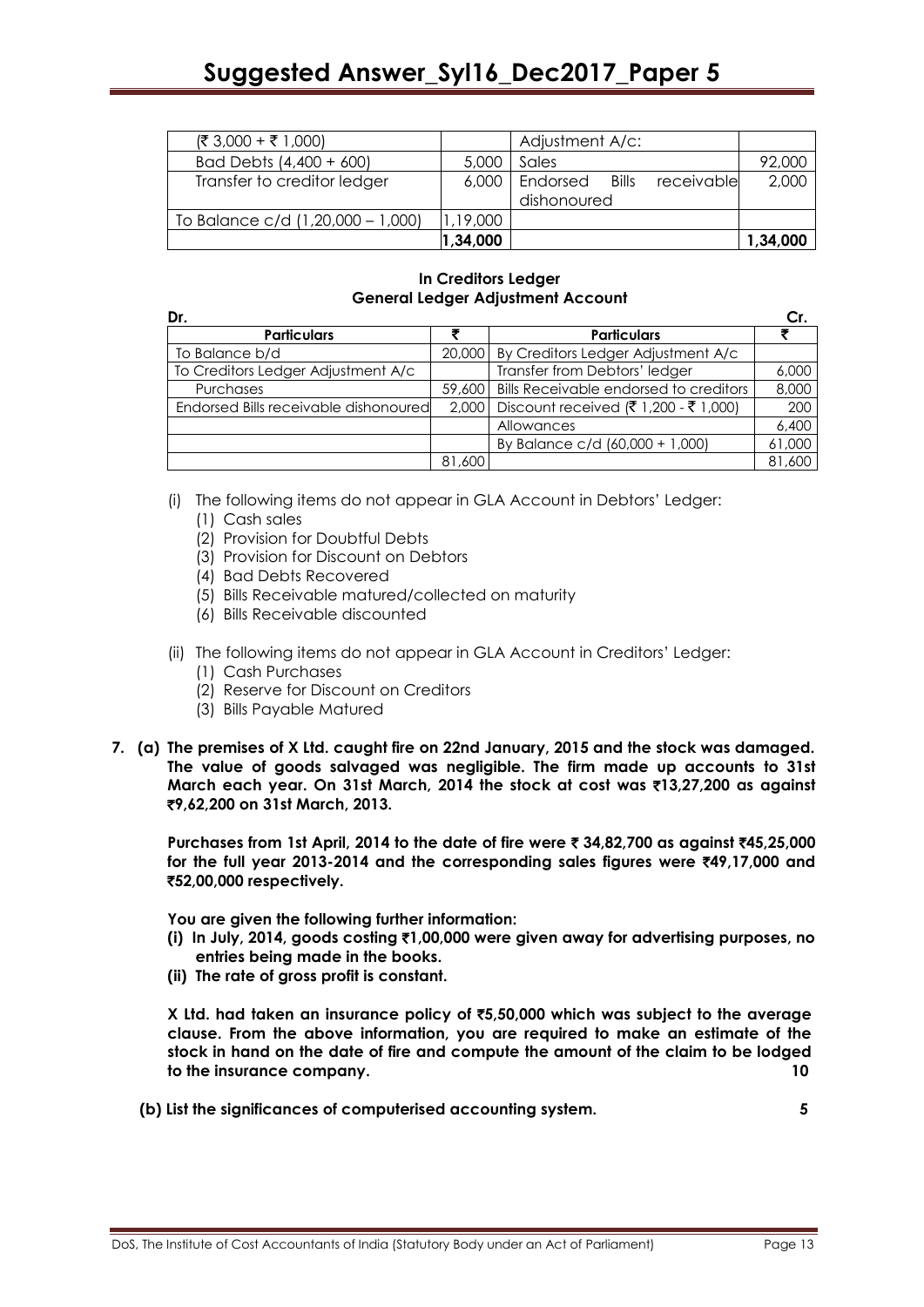**Answer:**

#### **(a) Memorandum Trading Account from 1st April, 2014 to 22nd January, 2015**

| Dr.                                         |                        |                    |                                                                  | Cr.        |
|---------------------------------------------|------------------------|--------------------|------------------------------------------------------------------|------------|
| <b>Particulars</b>                          | Amount<br>(₹)          | Amount             | <b>Particulars</b>                                               | Amount (₹) |
| To Opening Stock                            |                        | 13,27,200 By Sales |                                                                  | 49,17,000  |
| To Purchases                                | 34,82,700              |                    | By Stock on 22 <sup>nd</sup> January,<br>2015 - Balancing figure | 7,76,300   |
| Less: Cost of goods used<br>for advertising | $(1,00,000)$ 33,82,700 |                    |                                                                  |            |
| To Gross Profit                             |                        |                    |                                                                  |            |
| 20% of sales (Working Note)                 |                        | 9,83,400           |                                                                  |            |
|                                             |                        | 56,93,300          |                                                                  | 56,93,300  |

Stock in hand on date of fire =  $\overline{5}$  7,76,300.

# **Computation of claim for loss of stock**

| <b>Particulars</b>                                                     | Amount (₹) |
|------------------------------------------------------------------------|------------|
| Stock on the date of fire i.e. on 22nd January, 2015                   | 7,76,300   |
| As the value of goods salvaged was negligible, therefore Loss of stock | 7,76,300   |

Since policy amount is less than claim amount, claim will be restricted to policy amount only. Therefore, claim of  $\overline{55,50,000}$  should be lodged by X Ltd. to the insurance company.

#### **Working Note:**

#### **Trading Account for the year ended on 31st March, 2014**

| <b>Particulars</b> |           | <b>Particulars</b> |           |
|--------------------|-----------|--------------------|-----------|
| To Opening Stock   | 9,62,200  | <b>By Sales</b>    | 52,00,000 |
| To Purchases       | 45,25,000 | By Closing Stock   | 13,27,200 |
| To Gross Profit    | 10,40,000 |                    |           |
|                    | 65,27,200 |                    | 65,27,200 |

Rate of gross profit to sales = 10,40,000/52,00,000 x 100 = 20%.

**(b)** Significance of computerised accounting system

- The speed with which accounts can be maintained is several fold higher;
- Automatic Correct Balancing of Ledger Accounts;
- Automatic Tallied Trial balance unless some mistake is made while recording the opening balance;
- Automatic Income Statement;
- Automatic Balance Sheet.

# **8. Write short notes on any three of the following: 5×3=15**

- **(a) Objectives of Accounting**
- **(b) Methods/Criteria to the selection and application of Accounting policies**
- **(c) Difference between sale and consignment**
- **(d) Criticism of the decision of Garner vs. Murray**

#### **Answer:**

**(a)** Objectives of Accounting

The main objective of Accounting is to provide financial information to stakeholders. This financial information is normally given via financial statements, which are prepared on the basis of Generally Accepted Accounting Principles (GAAP). There are various accounting standards developed by professional accounting bodies all over the world. In India, these are governed by The Institute of Chartered Accountants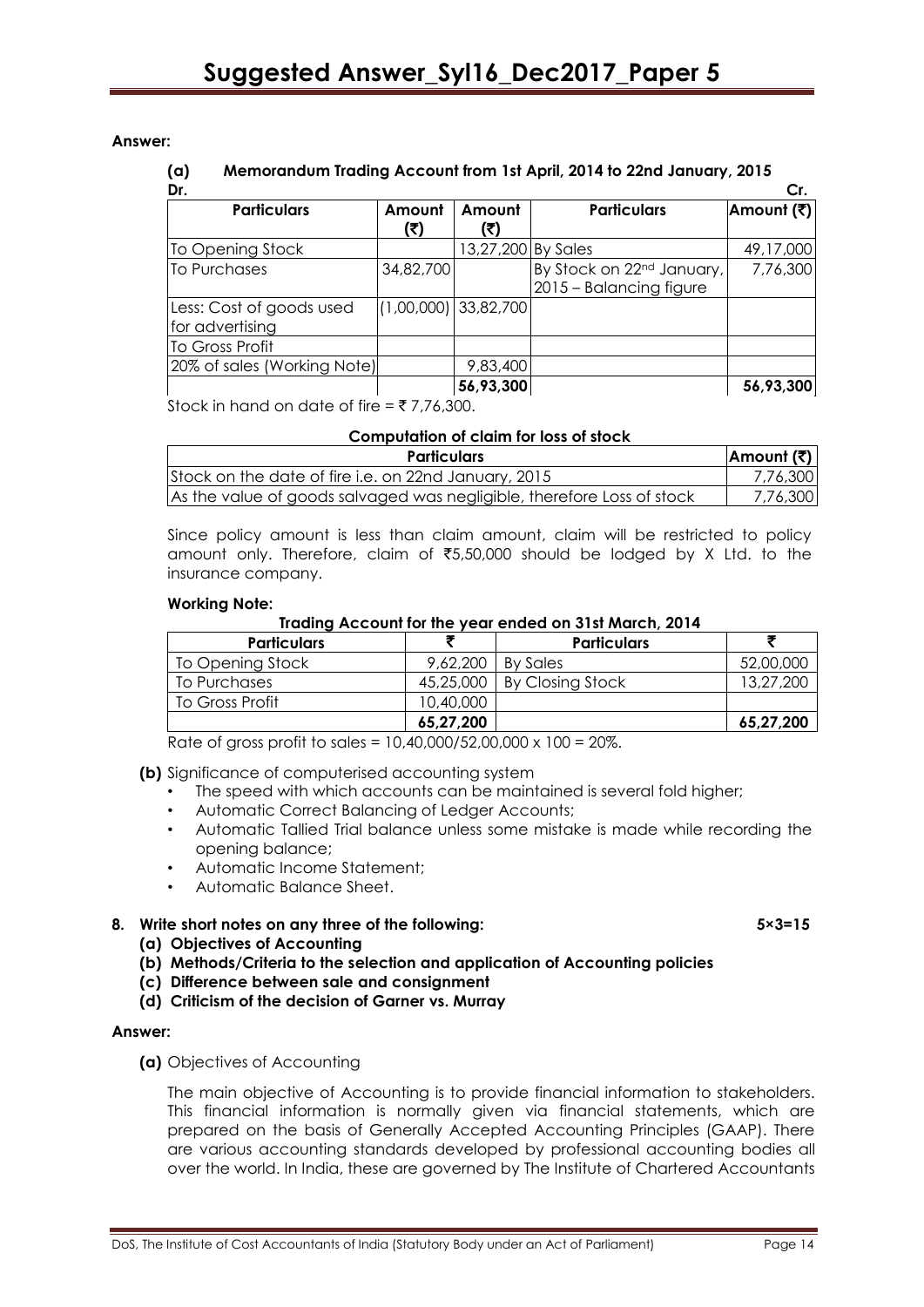of India, (ICAI). In the US, the American Institute of Certified Public Accountants (AICPA) is responsible to lay down the standards. The Financial Accounting Standards Board (FASB) is the body that sets up the International Accounting Standards. These standards basically deal with accounting treatment of business transactions and disclosing the same in financial statement:

The following objectives of accounting will explain the width of the application of this knowledge stream:

- (a) To ascertain the amount of profit or loss made by the business i.e. to compare the income earned versus the expenses incurred and the net result thereof.
- (b) To know the financial position of the business i.e. to assess what the business owns and what it owes.
- (c) To provide a record for compliance with statutes and laws applicable.
- (d) To enable the readers to assess progress made by the business over a period of time.
- (e) To disclose information needed by different stakeholders.
- **(b)** The major considerations governing the selection and application of accounting policies are:

Prudence - Generally maker of financial statement has to face uncertainties at the time of preparation of financial statement, these uncertainties may be regarding collectability of recoverable, number of warranty claims that may occur. Prudence means making of estimates that are required under conditions of uncertainty.

Substance over form - It means that transaction should be accounted for in accordance with actual happening and economic reality of the transactions not by its legal form.

Materiality - Financial Statement should disclose all the items and facts which are sufficient enough to influence the decisions of reader or/user of financial statement.

- **(c)** Difference between Sale and Consignment
	- 1. In sale the property in goods is transferred to The buyer immediately whereas in consignment the property transferred to the buyer only when goods are sold by the consignee. The ownership of goods remains with the consignor when goods are transferred to the consignee by the consignor.
	- 2. In sale, the risk attaching to the goods passes with ownership to the buyer, in case of a consignment, the risk attaching to the goods does not pass to the consignee who acts as a mere agent. If there is any damage or loss to the goods it is borne by the consignor provided the consignee has taken reasonable care of the goods and the damage or loss is not due to his negligence.
	- 3. The relationship of consignor and consignee is that of a principal and an agent as in a contract of agency whereas the relationship of buyer and seller is governed by the Sale of Goods Act.
	- 4. Unsold goods on consignment are the property of the consignor and may be returned if not saleable in the market whereas goods sold on sale basis are normally not returnable unless there is some defect in them.
- **(d)** Criticism of the decision of Garner vs. Murray

The following criticism may be advocated against the decisions laid down in Garner vs. Murray principle:

- (i) If any solvent partner has a debit balance in capital account, he must not bear the deficiency of the insolvent partner;
- (ii) This principle does not apply if there are only two partners;